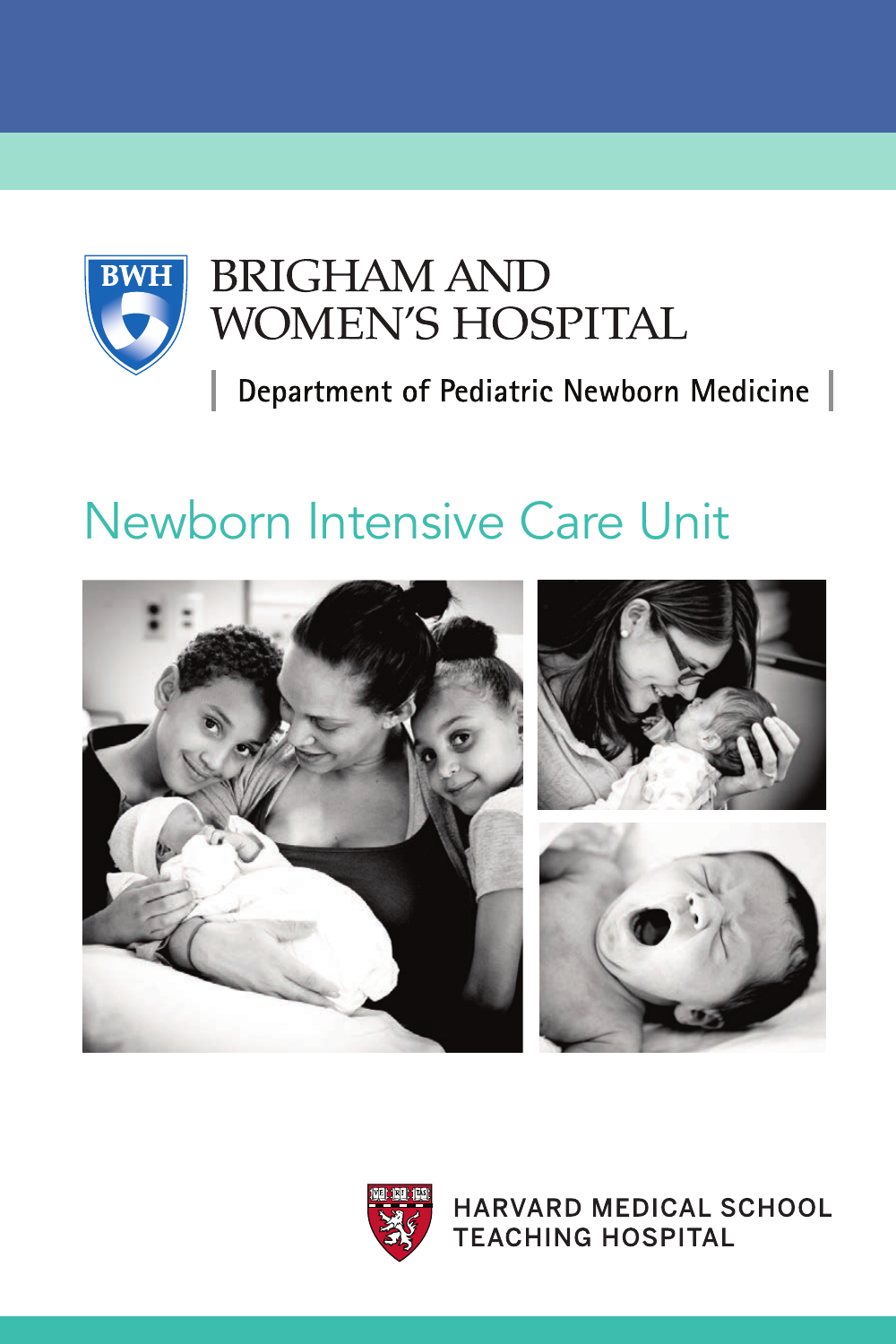

Welcome to the Brigham and Women's Hospital Newborn Intensive Care Unit

We are honored that you have chosen to entrust your baby's care with us.

Parents want the best for their baby, both before and after birth, and at Brigham and Women's Hospital (BWH), our goal is to provide the very best for every baby. Giving birth to a baby with health complications often is totally unexpected. Parents can be faced with difficult decisions that must be made quickly and determining the best course of action can be quite stressful.

Unanticipated conditions and risk factors can affect the pregnancy course and sometimes alter what is needed at delivery. Our internationally-recognized neonatologists and their expert nursing and other Newborn Intensive Care Unit (NICU) colleagues are dedicated to providing the best and most advanced care possible to newborns with critical and unique health challenges. Our state-ofthe-art NICU:

- is the largest in Massachusetts, providing expert newborn care for nearly 3,000 premature and seriously ill babies and their families each year;
- provides care for babies in all of the highest risk categories: those who are mildly or extremely premature, have one or more major structural abnormalities, serious inherited disorders, or life-threatening birth asphyxia (lack of oxygen around the time of birth);
- welcomes babies born at BWH and others that come by helicopter or ambulance transfer for the most advanced NICU care that can be provided.

The experience of having a baby that requires special medical care is a time of uncertainty and stress for the baby's family. Even when you are in the best place with the best doctors, nurses, and other staff, we understand that a stay in the NICU can be a very challenging time and we want to help you, as well as your baby, cope with the situation.

We hope that this information will reassure you that, along with you, your baby is getting the best care possible. This is just the beginning of the information you will receive. Your baby's team will be reaching out to you to keep you informed. In the meantime, please do not hesitate to ask questions of your baby's doctors and nurses at any time.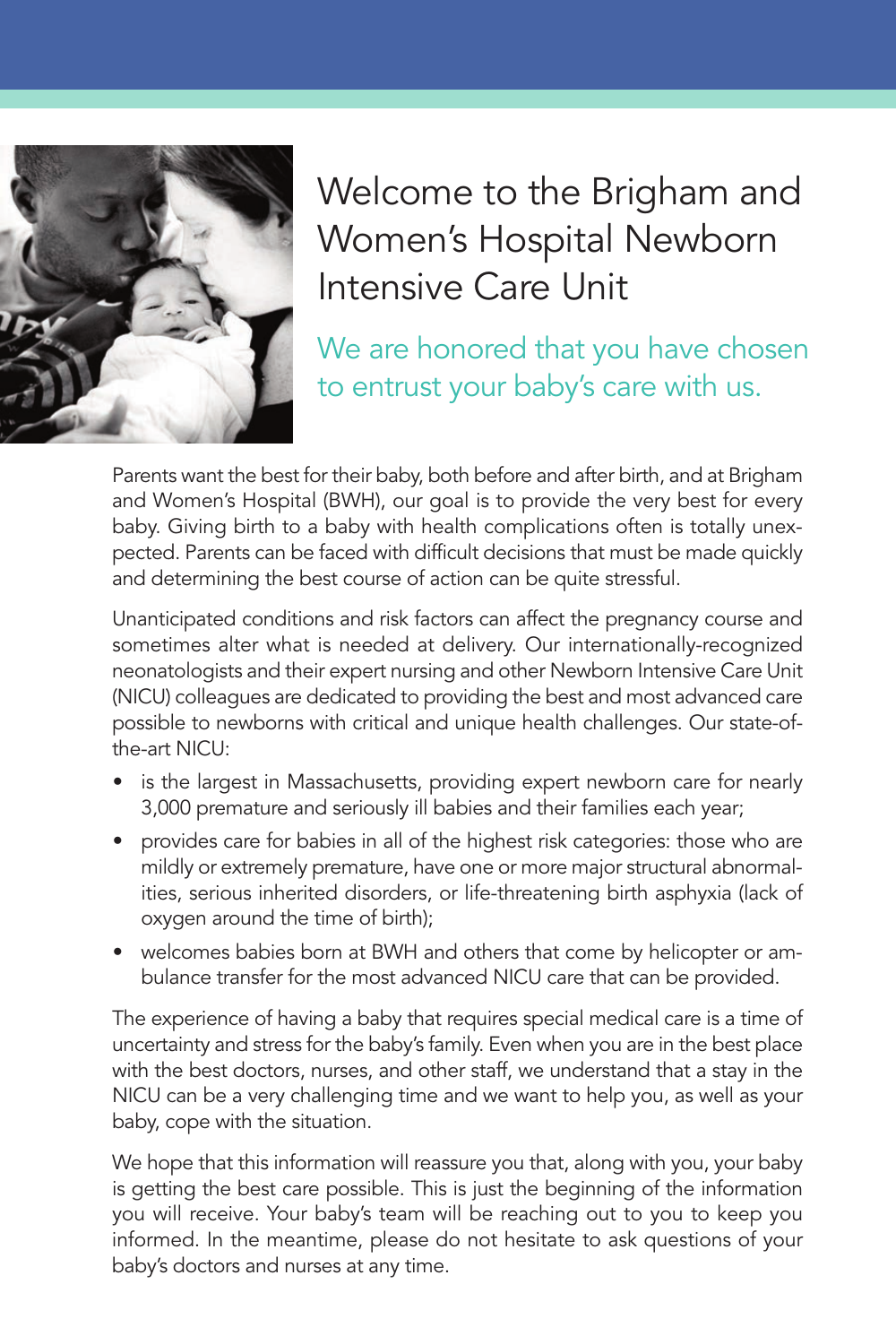## Your Baby's Care in the NICU

Your newborn will receive individualized, specialty care from a dedicated NICU team that will help your baby grow and thrive while he or she is in the hospital. This comprehensive team will guide you through your newborn's stay in the NICU, communicating and educating you about your baby's progress, teaching you about our efforts to overcome medical challenges, and providing resources to educate and support you through this challenging time.

The primary members of your baby's health care team include:

- Neonatologist The neonatologist is in charge of your baby's medical team and is a pediatrician who is a certified specialist in caring for premature and sick babies. An attending neonatologist will oversee all of your baby's care in the NICU and will examine your baby each day.
- Neonatology Fellow A neonatology fellow is a pediatrician who is completing additional training to become a neonatologist.
- Pediatric Resident A pediatric resident is a pediatrician who is receiving training in our hospital. Several residents will care for your baby under the direction of the attending neonatologist.
- Registered Nurse A registered nurse (RN) who specializes in the care of newborns will be assigned to care for your baby. Each NICU baby has his or her primary team of NICU RNs, though your baby and family will meet and work with additional members of our nursing team.

Other important members of your baby's health care team will include nurse practitioners, physicians assistants, dietitians, respiratory therapists, developmental specialists (such as physical, occupational, and speech/feeding therapists), pharmacists, social workers, NICU family support representatives, and other pediatric specialists – all dedicated to meeting the needs of baby and parents.

Parents are the most important members of their baby's care team. We welcome parents in the NICU 24 hours-a-day every day of the year. With our assistance, parents are educated in techniques for caring for babies in the NICU and are encouraged to touch, hold, feed, and care for their babies as much as possible. Our expert NICU staff will help parents identify the best ways they can help their baby recover, grow, and develop. We also provide assistance to parents in caring for their babies while they are in the NICU in some specific and incredibly important areas, such as:

• Breastfeeding Support – Breast milk provides essential nutrients and other factors that protect against infection and offers other important benefits to your baby's growth and development. Most babies in the NICU are not ready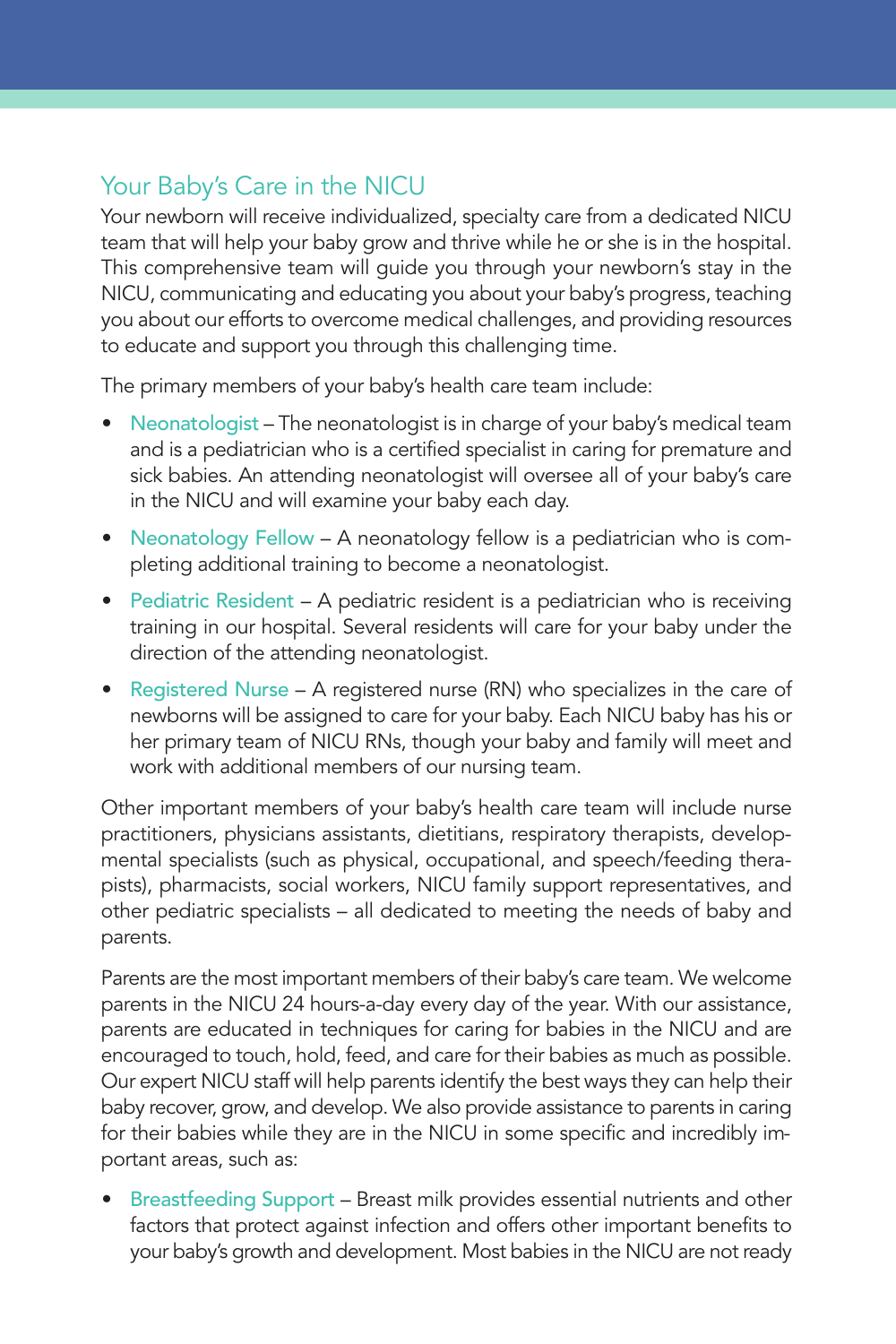to drink by mouth right after birth. Our lactation specialists and NICU nurses instruct new mothers on pumping their breast milk and storing it for feeding by tube until their baby is ready to breastfeed. Once a baby is able to transition to the breast, our lactation specialists and NICU nurses also assist mothers and babies with positioning and latching onto the breast.

- Skin-to-Skin Contact This is a practice in which the infant is placed on the mother's or father's chest. Our NICU staff assists parents in accomplishing this, even when babies are very small or sick, and this practice promotes bonding between babies and parents, enhances breast milk production, and often helps to relieve the feeling of separation experienced by some parents. Babies who have skin-to-skin contact generally have better breastfeeding success. They may also be calmer, have better blood sugar levels, improved respiratory rates and healthier body temperatures than babies who do not receive skinto-skin contact.
- NICU Reading Program Hearing his or her parents' voices helps a baby's brain develop. Reading is a great way to offer this brain stimulation. Our program introduces parents to reading favorite childhood books in the NICU to provide this brain stimulation in a way that can be best received by their very small or sick infants.



#### Information about Your Baby's Condition

The NICU team will keep you informed about your baby's care, and you may call or visit the NICU at any time. If you have questions or concerns about your baby's care, please ask us. Your baby's doctors, nurse or social worker can arrange a family meeting with members of the baby's health care team to discuss your baby's diagnosis and treatment plan.

When your baby is ready to be discharged, the attending neonatologist will provide your baby's pediatrician with detailed medical information about your baby's NICU stay and coordinate with your pediatrician as needed for ongoing care.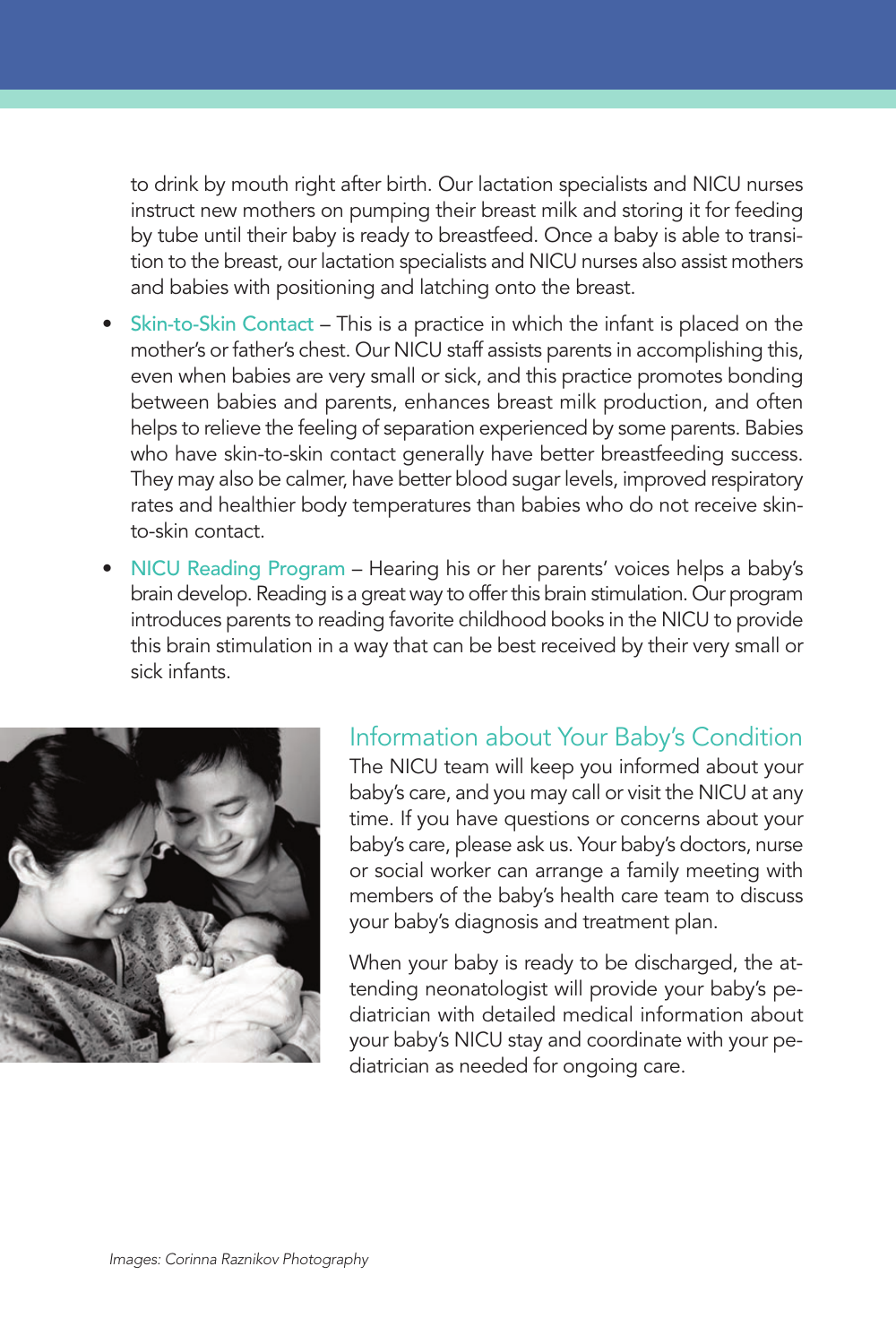

#### Supportive, Compassionate Care for Families

Supporting families is an important part of the care we provide. We offer a number of programs to help families cope during and after their babies' stay in the NICU.

• Family Support Program – Our Family Support Program is staffed by former NICU mothers. Working closely with the medical team, and the March of Dimes Organization, our Family Support specialists help parents manage the emo-

tional and logistical challenges they may experience while their baby is in the NICU. They also bring many NICU parents together in parent- and family-oriented activities that celebrate and honor NICU parenthood. Even while you are in the NICU, it is important that you stay connected to each other as well as to other parents who are experiencing the same NICU journey that you are on.

- Social Services In addition to providing support and counseling, social workers can assist families with tasks such as health insurance registration, finding a pediatrician, or locating community resources, such as Fragile Beginnings, Early Intervention, March of Dimes, Parents of Preemies, etc.
- Care Coordination Care coordinators are nurses who assist social workers in providing families with the information and support they need throughout their stay. They also can assist families in preparing for the transition home or to a specialty care nursery closer to home.

#### Parking

We encourage parents to visit as often as possible. In order to support parents who need to frequently visit the NICU, we offer a discounted parking rate beginning at 2 pm on weekdays and anytime on weekends.